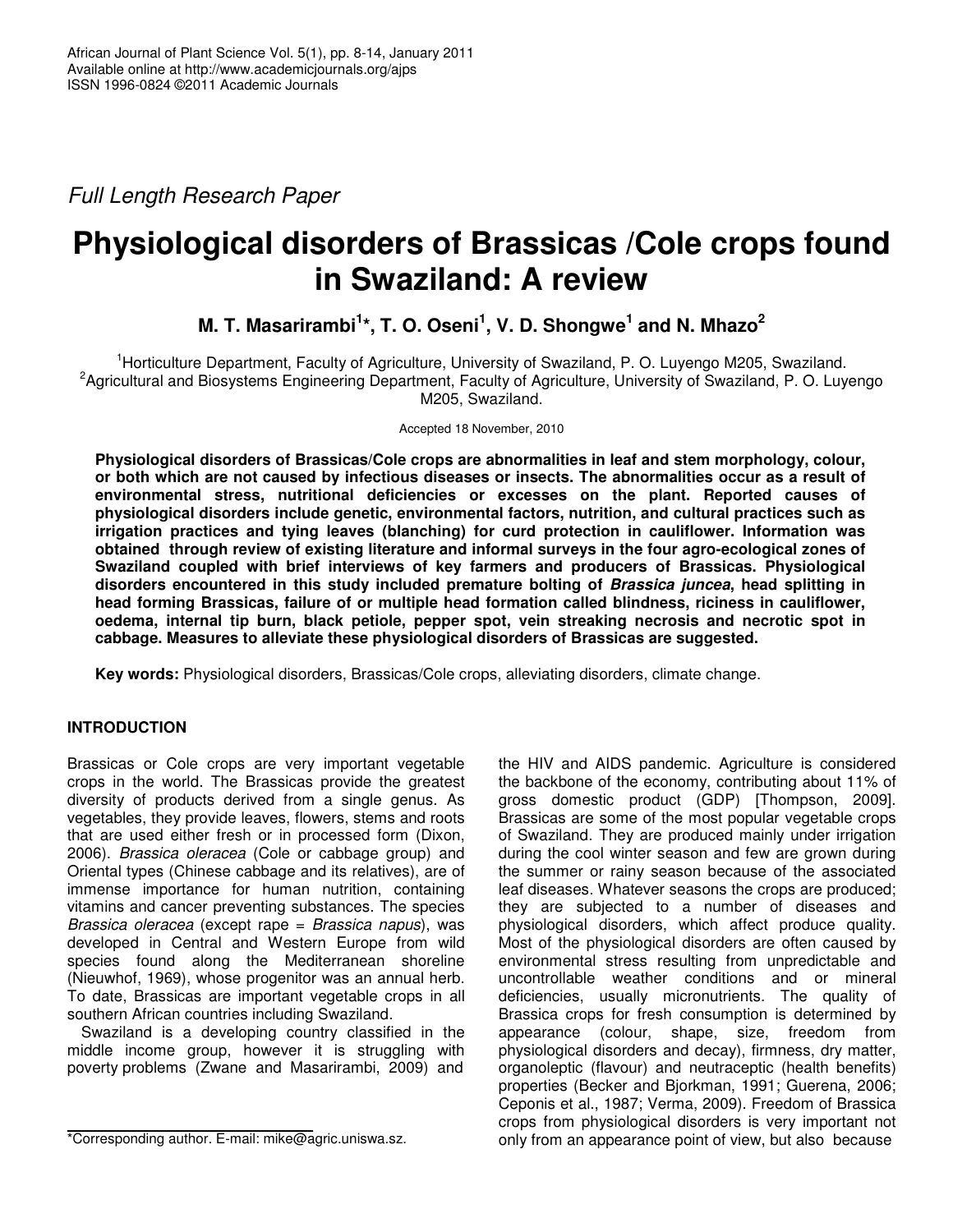

**Figure 1.** Ecological zones of Swaziland.

other attributes, such as nutritional status and shelf life may be affected as well. Previously, common physiological disorders of tomato fruit found in Swaziland were described (Masarirambi et al., 2009) but the various physiological disorders of Brassicas encountered in Swaziland will be discussed as a subject previously not documented.

#### **METHODOLOGY**

The objective of this review was to identify common physiological

disorders of Brassicas produced under Swaziland environmental conditions in the four agroecological zones and suggest ways of alleviating these adverse conditions by situational/environmental manipulation and use of locally available resources. The study was a qualitative research. Information was sought through desk review of existing literature and informal surveys in the four agroecological zones of the country were carried out. Brief interviews of key farmers in Brassica producing areas were conducted. Samples of Brassica crops found on sale in the markets were observed, disorders were identified and described. Postharvest disorders of Brassicas found in Swaziland markets are also reported.

The country has four geographical zones with distinct topography, geology, soils, vegetation and climatic patterns (Figure 1). In the west is the Highveld, which is mountainous and has a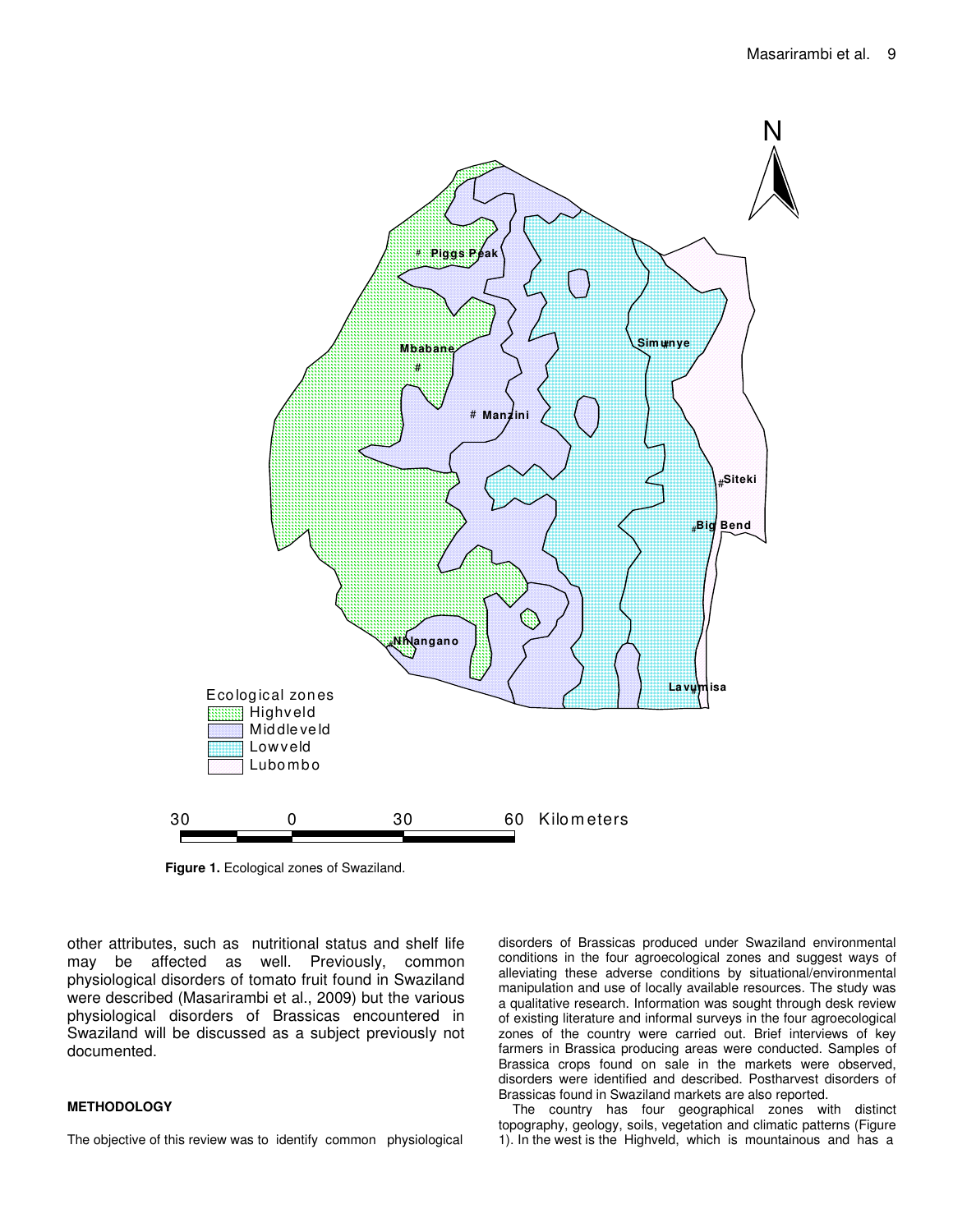| Table 1. Physiological disorders of Brassicas / Cole crops found in Swaziland. |
|--------------------------------------------------------------------------------|
|--------------------------------------------------------------------------------|

| <b>Crops</b>            | <b>BL</b> | <b>BN</b> | <b>BD</b> | BS      | <b>BU</b> | <b>BM</b> | ВT      | <b>BR</b> | VS      | ΤВ      | <b>NS</b> | HS      |         | <b>RC</b> | WT      |
|-------------------------|-----------|-----------|-----------|---------|-----------|-----------|---------|-----------|---------|---------|-----------|---------|---------|-----------|---------|
| Cabbage                 | $\star$   |           | $\star$   | $\star$ | $\star$   | $\star$   |         |           | $\star$ | $\star$ | $\star$   |         |         |           |         |
| <b>Brussels sprouts</b> | *         |           | $\star$   | $\star$ | $\star$   | $\star$   |         |           | $\star$ | $\star$ | $\star$   |         |         |           |         |
| Cauliflower             | *         |           |           |         |           |           | $\star$ | $\star$   |         | $\star$ |           | $\star$ | $\star$ | $\star$   | $\star$ |
| Broccoli                | *         |           |           |         |           |           | $\star$ | $\star$   |         |         |           | $\star$ |         |           |         |
| Leaf mustard            |           | *         |           |         |           |           |         |           |         |         |           |         |         |           |         |

\*Occurance of disorder. BL, Blindness; BN, Bolting; BD, Boron deficiency; BS, Black speck; BM, Black midrib BT, Buttoning, BR, Browning; VS, Vein streaking; NS, Necrotic spot; HS, Hollow stem; LC, Leafiness; RC, Riciness; BU, Bursting; TB, Tip burn; WT**,** Whiptail.

vegetation of mainly commercial forests with the bulk of the land being used for subsistence farming (Thompson, 2009; Government of Swaziland, 2007). It experiences a temperature range of 4.5 to 33ºC (Dlamini and Lupupa, 1995). It has rivers, waterfalls and gorges with some protected and managed natural areas including Malolotsha, Hawane and Phophonyane (Government of Swaziland, 2005).

The Middleveld is characterised with temperatures ranging from 2.5 to 37.2ºC (Dlamini and Lupupa, 1995). This region has fertile valleys which favour intensive farming. It has the most diversely cultivated and heavily populated area in the country (Thompson, 2009). Protected nature reserve areas include Mantenga and Mlilwane (Government of Swaziland, 2005). Further east, there is the Lowveld with the largest area coverage of 40% of the country and is drought prone (Dlamini and Lupupa, 1995). There is the Western Lowveld which is underlain by sandstone/claystone and the Eastern Lowveld which is underlain by basalt (Masarirambi et al., 2010). It has a vegetation of shrubs, and mean temperatures range from 2.6 to 41.8ºC with the bulk of commercial farms growing crops under irrigation, including the three sugar estates in the country and citrus fruit plantations. The nature reserves in the area are: Mlawula, Hlane, Shewula, Mbuluzi, Simunye and Nisela game reserves (Government of Swaziland, 2007; Thompson, 2009). The fourth region is the escarpment called Lubombo plateau with an altitude of 600 m above sea level and climatic conditions similar to the Middleveld (Dlamini and Lupupa, 1995). Given the mountainous topography of the Lubombo plateau, only one eighth of the land is arable and the rest is suitable for animal grazing (Dlamini and Lupupa, 1995).

#### **FINDINGS AND DISCUSSION**

Information recorded in this review on various Brassica physiological disorders found in Swaziland was not quantified. The numerous disorders and the Brassica crops affected are presented in Table 1. Various disorders encountered are described and possible ways of avoiding them are suggested. It is envisaged that there is need for a thorough follow up survey to this study to quantify the incidence and severity of various disorders discussed in this review.

#### **Physiological or non-pathogenic disorders in general**

Physiological or non-pathogenic disorders of crop plants are mainly caused by changing environmental conditions such as temperature, moisture, unbalanced soil nutrients, inadequate or excess of certain soil minerals, extremes of

soil pH and poor drainage (Ceponis, 1987; Chiang et al., 1993; Guerena, 2006; Jarvis and McKeen, 1991). These disorders involve both genetic (G) and environmental (E) interactions and this complex interplay of (G x E) factors are poorly understood for most disorders, and in some cases contradictory results have been reported apart from numerous names for many disorders (Becker and Bjorkman, 1991). Physiological disorders can be divided into groups: nutrient imbalances (internal tipburn); genetic predisposition (blindnees, buttoning, head splitting and bolting) and watering disorders (head splitting, buttoning) (Norman, 1992). Various means can be used to alleviate these various physiological disorders like manipulation of the environment and adequate supply of nutrients especially K, which is known to reduce the incidence of black petiole and pepper spot disorders in cabbage, which affect marketing quality (Becker and Bjorkman, 1991; Guerena, 2006).

## **Physiological disorders of cabbage and brussels sprouts**

Various physiological disorders of cabbage (*Brassica oeleracea* L var captitata), Chinese cabbage (*Brassica chinensis*) and Brussels sprouts (*Brassica oleracea* Gemmifera group) have been reported and these include blindness, bolting, boron deficiency, bursting/split heads, tip burn or necrosis of leaf margins, black petiole, pepper spot and vein streaking necrosis (Ceponis, 1987; Chiang et al., 1993; Guerena, 2006; Verma, 2009). Brussels sprouts and Chinese cabbage are only becoming important with the introduction of baby or speciality vegetables in Swaziland.

## *Blindness*

This disorder occurs in cabbage and Brussels sprouts. It results in no head formation or multiple small heads form. Causes are several, which include pre- and/ or posttransplanting factors, such as damage to the terminal growing point due to low temperature, cutworm damage or rough handling of transplants (Fritz et al., 2009; Verma, 2009).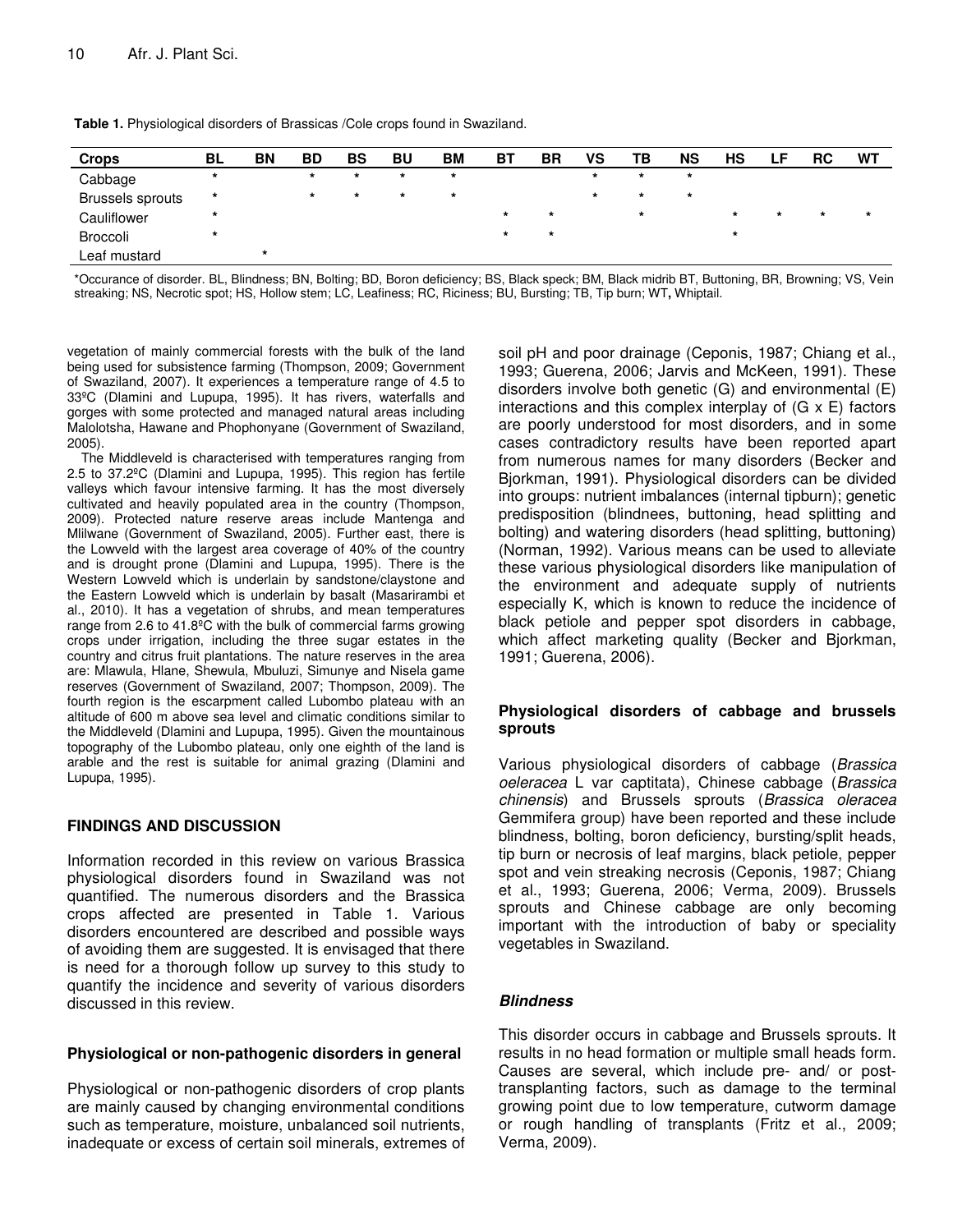## *Bolting*

This is not a problem in Swaziland although its potential induction during the second year of growth can be exploited in cabbage seed production at higher elevations as obtainable in the Highveld (Figure 1).

#### *Boron deficiency*

This disorder is characterized by pith water soaked symptoms on leaves, which turn brown with time (Norman, 1992; Verma, 2009). Deformation of curds and complete destruction is possible. Affected curds are bitter to the taste. Application of a boron containing amendment can control browning. This is presently done in the Middleveld and Highveld agroecological zones of Swaziland.

## *Bursting/splitting of heads*

Heads split or burst usually due to heavy rains or overwatering or delayed harvest of cabbage. Rapid growth causes splitting of heads. Early maturing cultivars are most susceptible. This disorder may be alleviated by avoiding over-watering and maintaining uniform growth with proper irrigation. Harvesting on time and use of resistant cultivars preferably late cultivars may help alleviate this problem.

## *Tipburn*

This non-pathogenic disorder is a world wide problem reported on five continents (Chiang et al., 1993). This disorder is characterized by necrosis on leaf-margins, edges or tips of cabbage, Brussels sprouts and cauliflower (Ceponis et al., 1987; Saure, 1998; Guerena, 2006). Brown spots which develop have a tendency to break down during transport and in storage, thereby providing ingress to opportunistic decay causing organisms. The problem is caused by Ca deficiency, rapid growth due to excessive nitrogen, high temperature and water stress (Guerena, 2006). According to Saure (1998), tipburn is generally considered to be a Ca-related disorder, caused by localized Ca deficiency of leaves or leaf margins, but actually seems to be rather a stressrelated disorder. The problem is one of Ca translocation to the plant even if it is present in adequate amounts in the soil to accommodate rapid growth. Supplemental N applications and the form of N applied especially nitrate as opposed to ammonium form should be timed to avoid rapid growth in the later stages of plant development (Guerena, 2006). This disorder may also be avoided by ensuring adequate root growth by manipulating cultural practices and use of less susceptible cultivars. Tipburn

may be followed by opportunistic infections or secondary rot pathogens like *Erwinia.*

#### *Black speck or pepper spot*

This disorder occurs with varying degrees of severity on the outer leaves of the head, but can often be seen well into the center of the head (Becker and Bjorkman, 1991; Studstill et al., 2007). Symptoms can appear in the field or after harvest. Black speck becomes visible after a period of cold storage. Midribs look as if ground black pepper was sprinkled on them thus the name "pepper spot' (Studstill et al., 2007). The exact cause of pepper spot is not known (Studstill et al., 2007). However combination of G x E factors is likely to influence formation of this disorder for better or for worse.

## *Black petiole or black midrib*

This is an internal disorder that has occasionally been noted in recent years in Swaziland. As heads approach maturity, the dorsal side of the internal leaf petioles or midribs turns black at or near the point where the midrib attaches to the core (Becker and Bjorkman, 1991). The affected area may extend 5 to 7.5 cm along the midrib. The cytoplasm in the parenchyma cells is found collapsed when examined under magnification. However cells in vascular bundles are usually free from discoloration. This disorder is believed to be associated with P-K imbalance and results when K level in the soil is low while P concentration is high. Relatively higher N levels aggravate the problem. The G x E interaction plays an important role. This disorder manifests itself after some time in storage. Black petiole disorder may be avoided by getting a correct balance of K and P and avoiding excessive N fertilization. The recommended levels of K are 200-300 kg/ha and P are 25-40 kg/ha (Tjeertes, 2004). Use of resistant cultivars and environmental manipulation may offer solutions.

#### *Vein streaking necrosis*

Necrotic lesions similar in size to those of pepper spot sometimes occur on the surface of the leaf in the vicinity of leaf midribs (Becker and Bjorkman, 1991). The cause of the problem is not known. Some virus diseases have been shown to produce symptoms that are similar to pepper spot and vein streaking necrosis (Becker and Bjorkman, 1991).

#### *Necrotic spot*

This disorder is characterized by lesions similar to those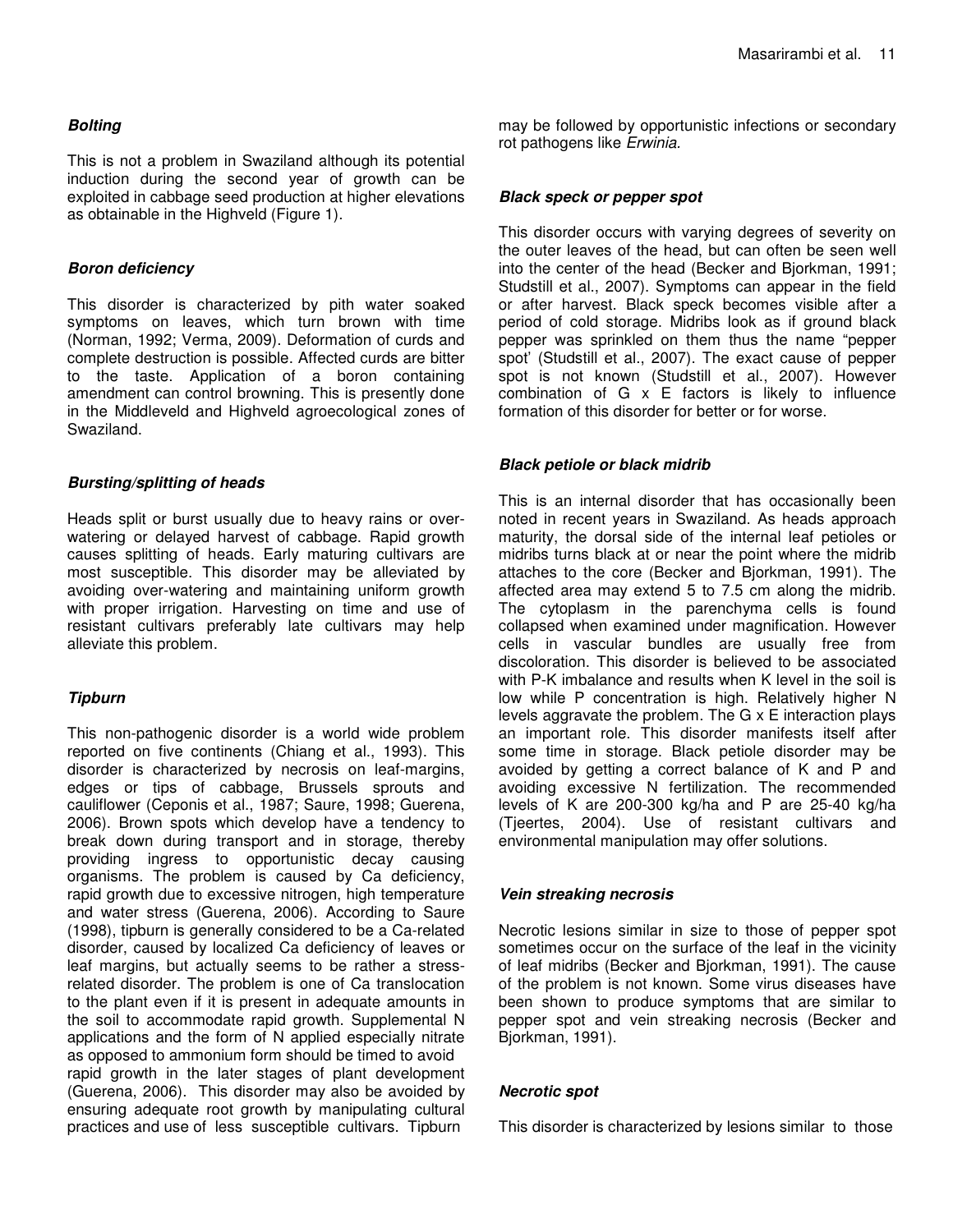of pepper spot. Unlike pepper spot groups of cells die simultaneously, and they are frequently associated with vascular tissue, rather than with stomata (Becker and Bjorkman, 1991; Verma, 2009). Unlike vein streaking, necrotic spots affects parenchyma cells while the epidermal cells appear unaffected. Symptoms appear as sunken oval spots on leaves or on the midrib. The disorder usually develops during storage, while symptoms are not shown at harvest. It is advisable to use cultivars which are less susceptible to this disorder. In susceptible cultivars, the disorder becomes worse in controlled atmosphere (CA) storage when compared to refrigerated storage (Becker and Bjorkman, 1991). Cabbage previously stored under CA may be imported into Swaziland from South Africa.

## **Physiological disorders of cauliflower and broccoli**

Cauliflower (*Brassica oleracea* var. *botrytis*) and broccoli (*Brassica oleracea* var *italic* or *gumosa*) is affected by several physiological disorders which include browning, buttoning, leafiness, riciness and mineral deficiency symptoms (Norman, 1992; Verma, 2009).

# *Buttoning*

This disorder is characterized by production of small unmarketable curds called buttons. Plants that develop buttons are small and have small leaves that do not cover the developing head (Norman, 1992; Fritz et al., 2009). The cause of this disorder is a limited nitrogen (N) supply the delay in transplanting, among other causes. Inadequate water or other plant growth stresses have been implicated as causal factors. According to Norman (1992) and Fritz et al. (2009), any check in growth due to dry soil or delay in planting out may cause small curds to be formed. Too little or too much hardening, cold weather for 10 days or more at 4 to 10°C, diseases, insects and micronutrient deficiencies have been reported to also cause broccoli and cauliflower buttoning (Fritz et al., 2009). This disorder may be alleviated by supply of adequate amounts of N and timely field transplanting. Minimization of transplant shock and maximization of conditions which favour vegetative growth will reduce occurrence of the disorder. Use of younger, smaller transplants and cultivars with longer juvenile period may mitigate the problem of buttoning.

## *Blindness*

This disorder results in no curd formulation, the plants remain vegetative. Several causes of blindness have been reported earlier for cabbage and these include poor fertility, insect damage, disease, genetic irregularities or

cold temperature. High temperatures (days over 30°C and nights of 26°C) delay and prevent proper curd development and affect subsequent quality (Fritz et al., 2009; Verma, 2009). Blindness in cauliflower occurs in most areas in Swaziland during the hot summer months and occasionally in winter in the Lowveld (Figure 1). It is important therefore to grow cauliflower in winter in most areas of Swaziland to avoid this disorder. The most ideal areas of broccoli production are found in the Middleveld and the Highveld during winter.

## *"Leafy curds" or Leafiness*

This condition is characterized by green leaves found between sections of the curd and is thought to be caused by relatively high temperatures and delayed harvesting (Norman, 1992; Loughton, 2009). This disorder can be alleviated by growing cauliflower during the cool winter season in Swaziland and by timely harvesting. Irregularly shaped curds and loose curds are not marketable and cause losses to growers who may resort to local sales at reduced prices. Local consumers have no problem with leafy curds because leaves are appreciated and consumed as spinach. However uniform curds without intercepting leaves are preferred in the market.

## *Riceness*

A disorder of the head in which the curds acquire a velvety appearance somewhat like a pot of boiled rice. In this condition there is elongation of peduncles of individual flower buds that result in a granular appearance of the curd (Norman, 1992). The condition may be caused by the development of small white flower buds, attributed to high temperature during curd development (Norman, 1992; Frits et al., 2009). Defect increases with rapid growth and heavy N side-dressings. Good seed of appropriate cultivars (Norman, 1992), favourable cool weather as prevails in the cool season of Swaziland from May to about beginning of August and harvesting at the appropriate time may prevent this disorder. Proper management of soil moisture and fertility helps in alleviating this condition.

# *Mineral deficiency symptoms*

Disorders caused by mineral deficiency symptoms include browning, whiptail and internal chlorosis among others. However previous work did not link any soil nutritional status in the different agroecological zone to any crop nutritional disorders (Haque and Lupwayi, 2003). Haque and Lupwayi (2003) did not consider vegetable crops in their work, which was rather generalized and lacked detail even of the agronomic crops they tried to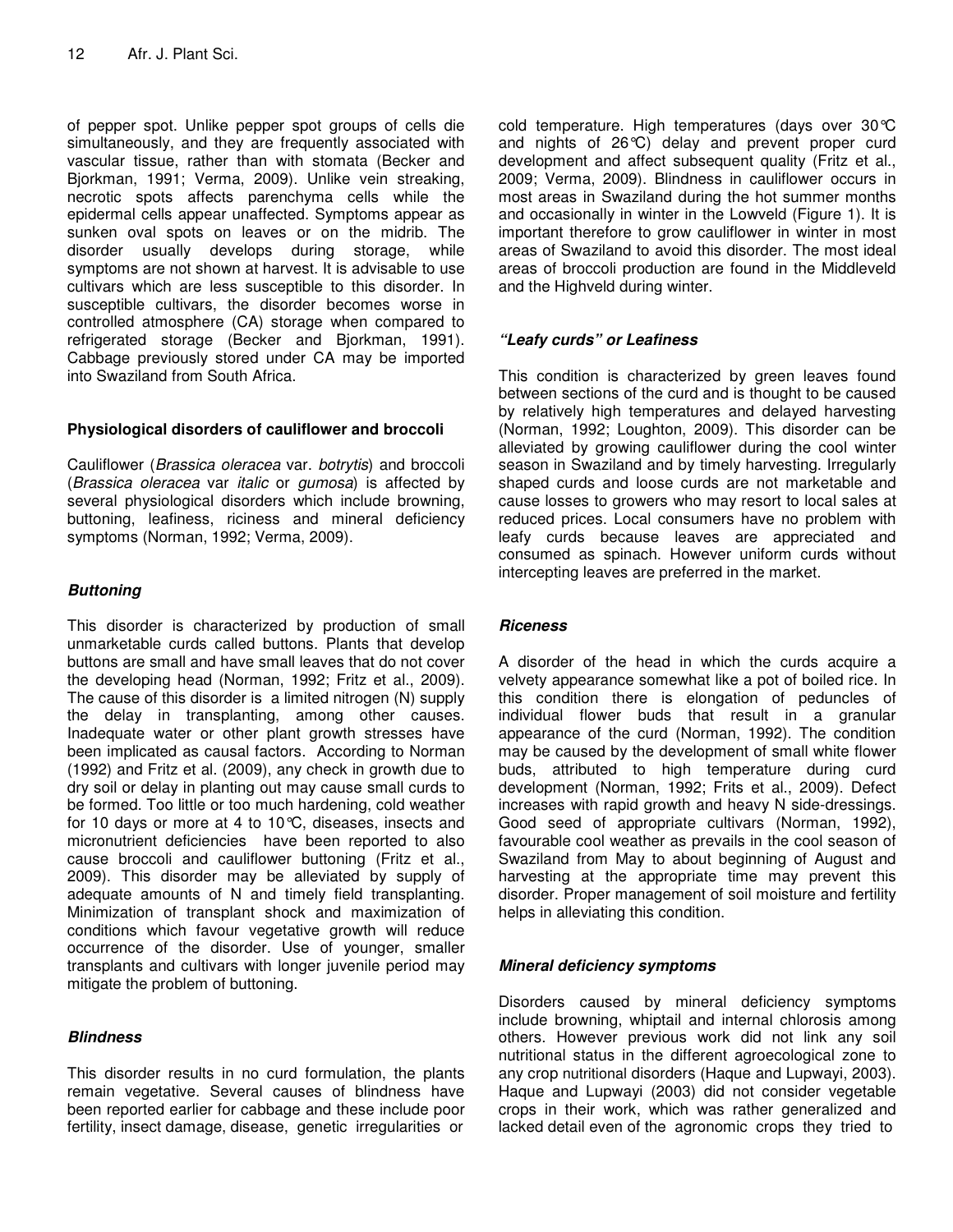consider. It is recommended that soil tests and nutrional foliar analysis be done in any commercial venture of Brassica crop production in order to reduce any potential losses due to mineral deficiencies.

#### **"***Whiptail": Molybdenum deficiency*

This disorder occurs mostly in cauliflower (Fritz et al., 2009) and is caused by inadequate molybdenum in the soil or low soil pH. Acidic soils are common around Luyengo, Manzini region in the middleveld of Swaziland. Cauliflower affected by molybdenum deficiency is characterized by strap-like leaves and a deformed growing point. Occasionally only a leaf midrib develops. This disorder is common in soils with a pH of less than 5.5 and often corrected by proper liming or an application of 1.1 kg/ha (ammonium molybdate). Cultivars differ in susceptibility; therefore growers should select appropriate cultivars for their area.

## *Browning*

Cauliflower color has to be white or pale cream. Boron deficiency and exposure of curds to sunlight during development causes browning (Norman, 1992; Fritz et al*.,* 2009). Direct exposure of curds to sunlight should be avoided because it leads the curds to develop yellow or red pigment (Fritz et al., 2009). Light can be excluded by tieing the leaves when the curd is about 8 cm in diameter. Leaves may also be broken over the head. In hot weather blanching may take three to four days while in cold weather it may take eight to 12 days. Some cultivars have inner wrapper leaves which provide natural curd protection. Condition first develops within the stem and the centre of the curd at the base of the curd branches. This condition is not visible until curds show external discoloration.

Cauliflower left uncovered will discolour due to activation of peroxidase enzyme by sunlight and the curd will loosen in the sun's heat. Leaves may be tied together to protect curds from the sun. Curds develop within the tied leaves in 5 to 15 days. Different color codes required for blanching different dates. "Self-blanching types" have no need for tying. In self-blanching types curds are shielded from the sun by inwardly folding overlapping leaves.

#### *Hollow stem*

This disorder occurs in many parts of the world. In Swaziland it has been observed in locally grown crops and crops imported from South Africa. It occurs in broccoli and cauliflower. Hollow areas extend from below curd when the core or fleshy center splits due to uneven

growth rate with the rest of the plant. The cavity may extend to either end of the plant to produce a cavity to the outside environment (Loughton, 2009; Fritz et al., 2009). There is potential for infection by bacteria and fungi and spoilage follows. This condition is most severe when growth is rapid. Several causes of hollow stem have been reported including environmental stress (Guerena, 2006). Sudden and rapid growth which is usually irregular, high N levels and low plant populations are conditions which favor hollow stem (Zink, 1968; Loughton, 2009; Boersma et al., 2009). Boron deficiency has also been reported to be associated with this malady (Loughton, 2009), although it is not critical. In fact, Boersma et al. (2009) and Zink (1968) reported that Bo was not associated with hollow stem. Supplemental application of K to broccoli transplants increased the incidence of hollow stem in subsequent broccoli spears (Wyatt et al., 1989). Curds with hollow stems are unmarketable.

Hollow stems can also arise from excessive N fertilization. Deficiency of boron or its unavailability in limed soils is the cause of this condition. Leaves of boron deficient plants are sometimes blistered and yellow. This disorder can be corrected by applying 1.1 to 3.4 kg/ha of boron in the form of borax. Other means of controlling this disorder include increasing plant density, avoiding excessive soil fertility, encouraging conditions which reduce plant growth rate.

## **Physiological disorders of leaf mustard**

Leaf mustard (*Brassica juncea*) is a cool season annual grown for its leaves which are cooked like spinach. Leaf mustard is a very popular leafy vegetable in Swaziland and the rest of the southern African region. It is preferred for its mild bitter taste reminiscent of indigenous vegetables like *imbuya* (*Amaranthus hybridus), inkhakha* (*Mormodica balsamina*) and *chuchuza* (*Bidens pilosa*). Leaf mustard can successfully be grown in the cool season in Swaziland from the last half of May to beginning of August depending on agro-ecological zones and mustard type. It can also be grown in summer sometimes inter planted with the main staple maize (*Zea mays*) also known as *umbila* in the local language.

The greatest challenge of growing leaf mustard is its susceptibility to premature bolting especially in summer. Early bolting in leaf mustard is undesirable because the crop is grown for its delicious leaves which can be used as spinach in stews. Various causes of early bolting have been reported (McGregor, 1981; Morrison and Stewart, 2002). The causes of early bolting in mustard are G x E related. Research has been done at the University of Swaziland to find ways of alleviating bolting in leaf mustard (Dlamini, 2007; Nkhabindze, 2007). Nkhabindze (2007) investigated the combined effects of topping (cutting of the apex or removal of the shoot tip) with application of a nitrogenous fertiliser (lime ammonium